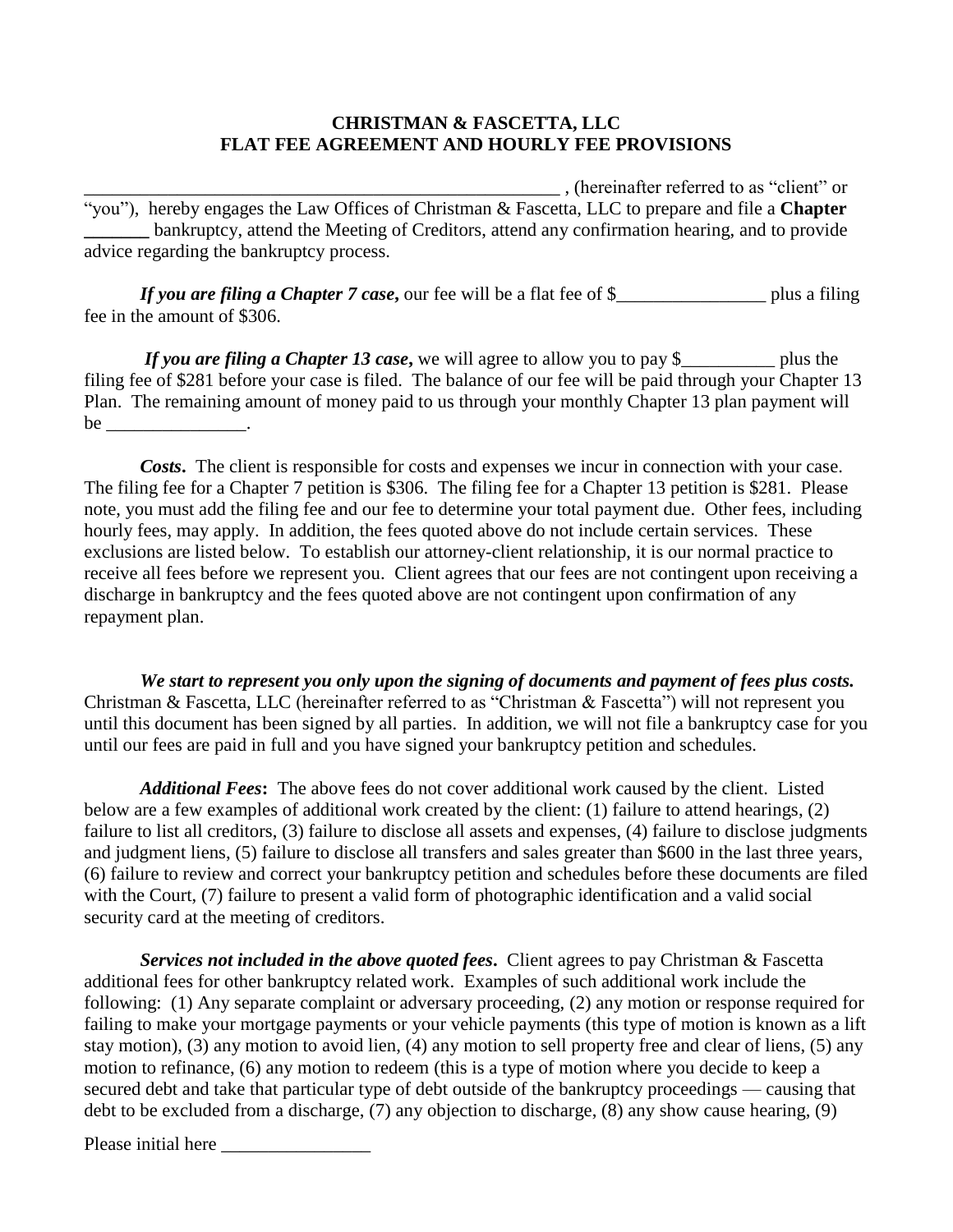any motion to convert, (10) any audit or trustee investigation, (11) attendance at any deposition or rule 2004 examination, (12) any non-dischargeability action, (13) any motion to modify, (14) any appeal.

Client acknowledges that the attorney has no obligation to file or enter his appearance in an adversary proceeding or contested matter unless an additional retainer is first paid in full by the client and any required documentation is received from the client prior to filing.

*Hourly rates for additional services***.** For any additional work, the client agrees to pay an hourly rate of \$275 per hour for work performed by an attorney. Time will be billed at a minimum increment of six minutes. Any telephone call or telephone message will be billed at a minimum increment of six minutes. Letters will be billed at a minimum increment of fifteen minutes. Travel time and waiting time will be billed at \$150 per hour. Paralegal time will be billed at a rate of \$150 per hour.

*Fees for missed hearings and changes to your bankruptcy filings***.** In addition, the client will be billed \$200 for rescheduled meetings. Changes to the petition after the petition is typed (prior to filing) based on the clients' actions shall be at the rate of \$50.00 per change and paid by the client. Any changes to be made to the petition after filing shall result in additional fees, the minimum fee of \$175.00 to be paid by the client.

*Termination of this agreement before client files for bankruptcy*. Should you elect not to proceed with a bankruptcy filing, client agrees that the funds paid to Christman & Fascetta will be retained by us as a fee. Said fee will be based upon the hourly rates listed below. In addition to the hourly fees listed below, client agrees to a fee of \$100 per month for taking telephone calls from the client's creditors. This is a flat fee charged per month and it is not contingent upon receiving an actual telephone call(s) from creditors. The \$100 fee will be charged from the date that the client signs this agreement.

*Hourly fees*. In the event that Christman & Fascetta is required to provide an accounting of its services, client agrees to the rates listed below. The client shall be charged an hourly rate of \$275 per hour for work performed by an attorney. Paralegal time will be billed at a rate of \$150 per hour. Time will be billed at a minimum increment of six minutes. Any telephone call or telephone message will be billed at a minimum increment of six minutes. Letters will be billed at a minimum increment of fifteen minutes. Travel time and waiting time will be billed at \$150 per hour. Client agrees that these charges may be deducted from any fees paid to Christman & Fascetta pursuant to this agreement.

*Termination of this agreement*: Christman & Fascetta may terminate this Agreement and withdraw from representing you if differences arise between us concerning your case or if you do not make the payments required by this Agreement. Christman & Fascetta may terminate this agreement and withdraw from your case if you fail to provide us with a valid telephone number or address.

**Client has read this agreement and understands it completely. Client agrees to all of the terms contained herein including the terms contained in the attached ADDENDUM.**

**\_\_\_\_\_\_\_\_\_\_\_\_\_\_\_\_\_\_\_\_\_\_\_\_\_\_\_\_\_\_\_\_\_\_\_\_\_\_\_\_\_\_\_\_\_**

**Date:**  $\blacksquare$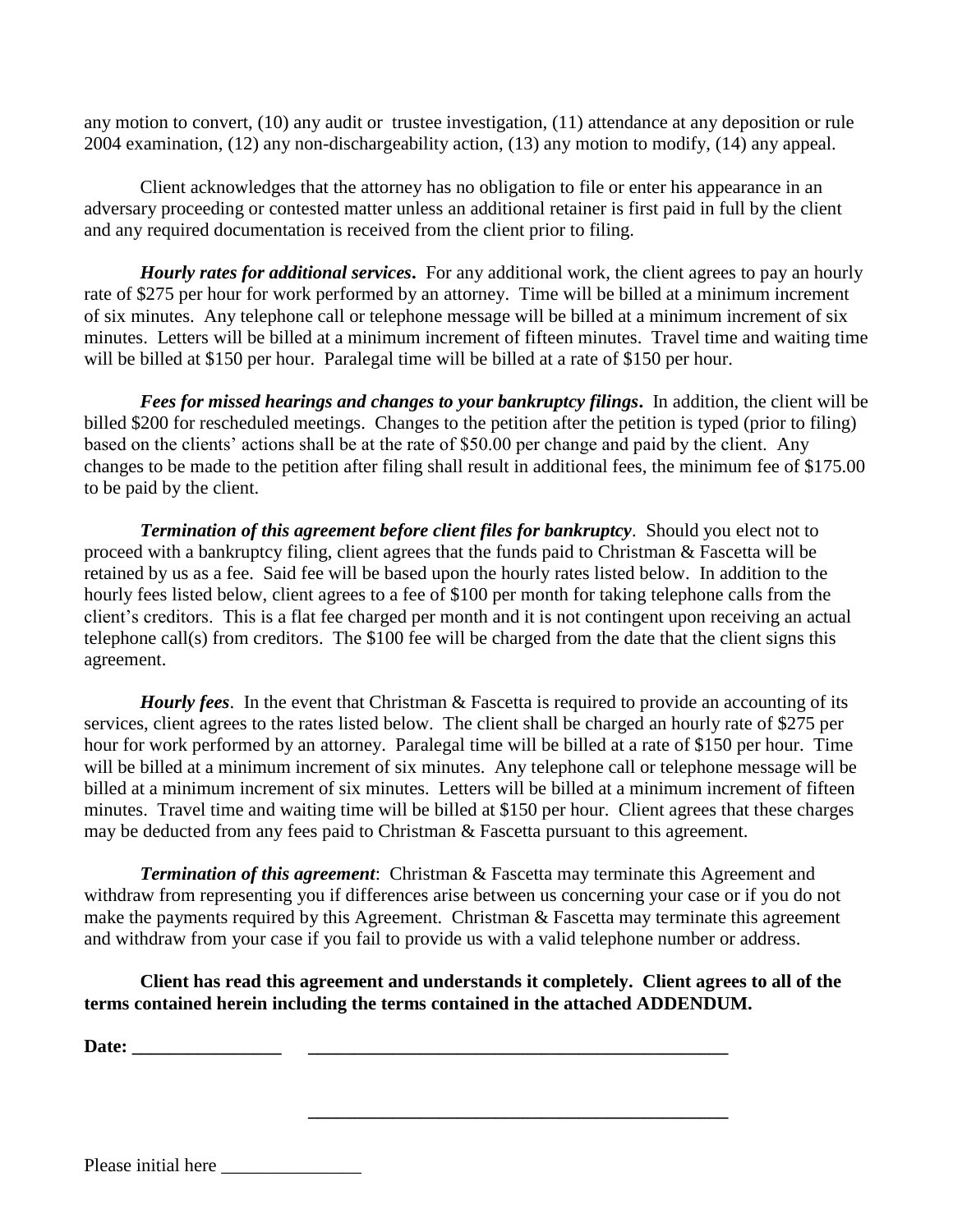## **ADDENDUM**

*The Automatic Stay.* Client acknowledges that a foreclosure sale can only be stopped by filing a bankruptcy petition before the foreclosure sale occurs. Once a foreclosure sale has occurred, a bankruptcy filing cannot undo or reverse the sale. In order to file a bankruptcy petition, the client must sign his or her bankruptcy petition – this is a special document signed under penalty of perjury. Likewise, a bankruptcy petition must be filed to stop any garnishment. In addition, a bankruptcy petition must be filed in order to stop a state court from entering a judgment against the client. Client understands that he or she is solely responsible for monitoring any foreclosure, garnishment, or judgment process and client must timely notify Christman & Fascetta of any pending sale date, garnishment, or law suit filed against client.

*Court approval for transfers*. The client must ask for Court approval to sell, refinance or pledge any assets once the client has filed for bankruptcy relief. If client does not do this, state law will not recognize said transfer. Such a transfer will cause significant problems with the property in question and with client's bankruptcy case.

*Flat fee earned when paid*. In consideration of work performed before the date of this Agreement and the reservation of our time to properly handle client's case through conclusion, all parties agree that any flat fee or retainer fee is deemed fully earned when paid and may be immediately deposited into the general operating account of Christman & Fascetta. If any portion of the flat fee or retainer is deemed not earned when paid, client grants Christman & Fascetta an attorney's lien on such funds to the extent of our fees listed above.

*Payments and collection fees*. All bills are due on receipt. All payments must be made by certified check, money order, or cash. There is a one percent (1%) late charge per month for any late payment, which is any payment that does not reach this office within fifteen (15) days of its due date. If legal action is taken to recover any amounts due under this Agreement, client agrees to pay all costs of collection, and attorney's fees of one-third of the total amount due, even if the proceeding is brought by a member of the firm on the firm's behalf. Christman & Fascetta may be paid through the Chapter 13 Plan to the extent any balance due has not been paid by client's confirmation hearing.

*Assignment of funds held by Chapter 13 trustee*. Client irrevocably assigns to Christman & Fascetta his or her interest in all payments made to the Chapter 13 Trustee to the extent of any balance due to Christman & Fascetta. If client's case is dismissed or converted before our fees are paid in full, client agrees to allow the Chapter 13 Trustee to pay the balance due to us directly from funds that would otherwise be returned to you.

Unless otherwise agreed, our obligation to represent client herein shall automatically terminate upon the entry of client's discharge order or closure of the case. Christman & Fascetta and its attorneys do not guarantee any specific results in any matter. We have made no representations as to the effect of the bankruptcy on client's credit record or the circumstances under which client may be able to obtain credit in the future. We are not tax professionals, can make no representations regarding the tax implications of client's bankruptcy filing or any other matter related to it, and we strongly recommend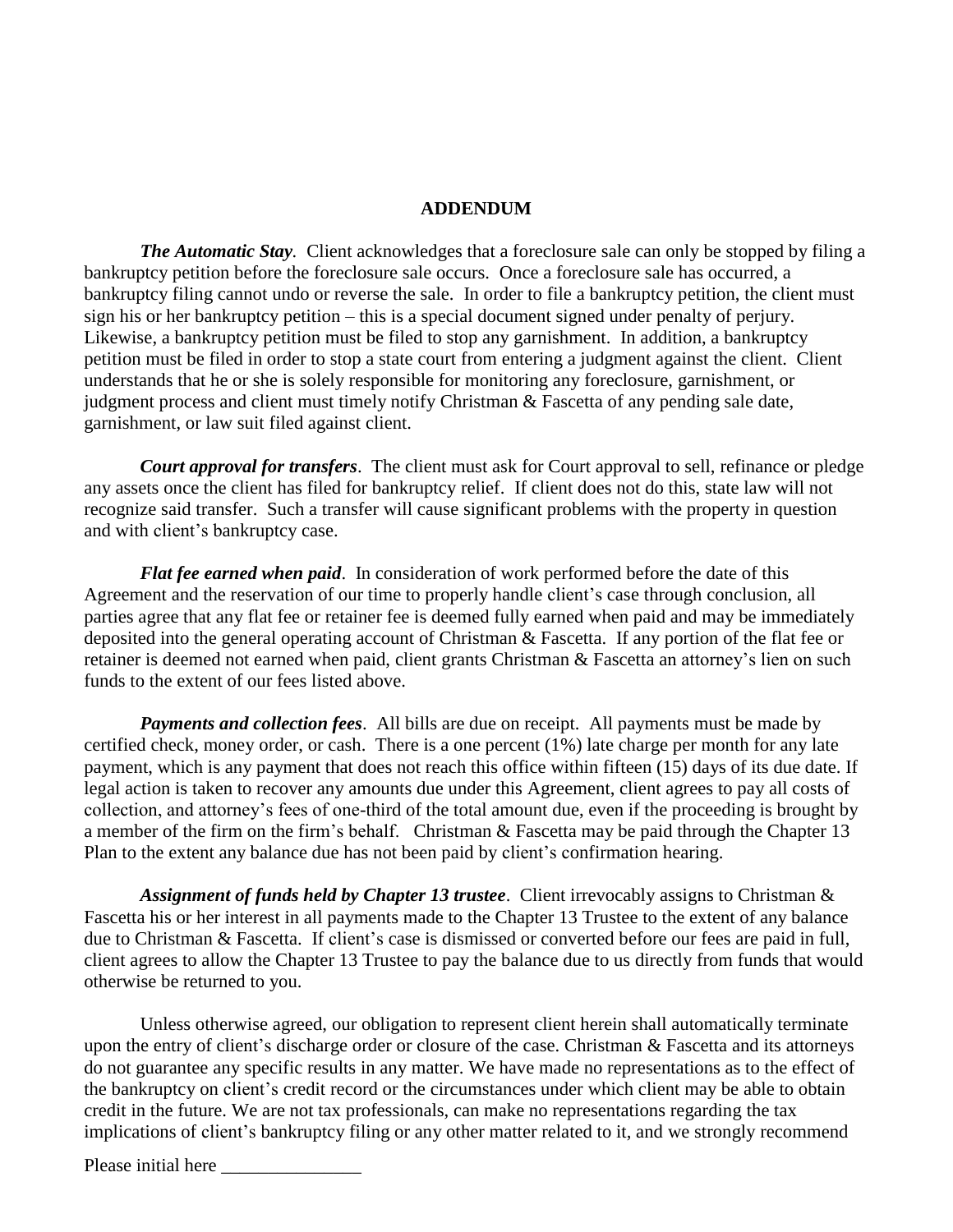that client seek advice from a tax professional, such as a tax attorney or CPA, to discuss any tax-related matters.

*Document retention policy*. Client agrees that he or she will not leave any original documents in our possession. Client agrees that he or she will only supply copies of all documents to Christman & Fascetta. Client agrees that Christman & Fascetta will only keep original signature pages of documents. All other documents and papers will be stored exclusively in electronic format. All paper documents will be destroyed once the client's case is closed or dismissed. Christman & Fascetta will not store any of client's papers, documents, e-mails, petitions, or schedules once the case has been dismissed or closed. Client is responsible for retrieving any original documents from Christman & Fascetta once the case has been closed or dismissed. Client hereby authorizes the destruction of all paper documents in client's file after the case is closed. Client agrees that Christman & Fascetta shall have no liability for destroying any records, documents, or exhibits still in our possession once the case has been closed or dismissed. Client agrees to provide, maintain, and update a valid mailing address, phone number, and email address on file with Christman & Fascetta at all times.

*Electronic signature authorization.* Client's faxed or electronic signature on a document shall be considered an original signature for all purposes.

*Credit Reports and due diligence*. Client authorizes Christman & Fascetta to obtain information about client's assets, credit (including credit reports), taxes, debts, income, expenses and other public and non-public information that will be used to verify and ensure the completeness of the information client provides to us. Such information may not be comprehensive or complete. It is obtained for background information and to aid our verification only. We will prepare client's bankruptcy filings based upon information supplied by the client. We will rely upon client-supplied information as being true, accurate, complete and correct. It is client's responsibility to disclose his or her ownership and prior ownership of all assets, regardless of value. If a creditor is not listed, the debt to such creditor may not be discharged. If false, incorrect or incomplete information is included, it can cause client additional effort and expense to remedy the error, may place the bankruptcy itself in jeopardy and could result in civil or criminal liability. It is vitally important that the information included in the bankruptcy schedules be complete and correct to avoid any problems. Client agrees to review all documents filed as part of his or her bankruptcy case. Client's signature on said documents signifies that the client has read and understood them, and agrees with the data contained therein. In cases of joint representation of spouses, communication with one spouse will be deemed communication with both spouses. We may disclose to both spouses any facts disclosed by either spouse.

*Known risks and disclaimer*. There are risks in filing for bankruptcy including the possible loss of property. The law is subject to different interpretations and there are inherent risks in how Courts will apply various provisions of the bankruptcy code. Interpretations vary over the computation of income, how and when to liquidate assets or property, what exemptions apply, whether property may be sold to satisfy domestic support obligations, what chapter the client qualifies for, how payments to creditors are calculated, how long a case will be pending, the determination and definition of good faith in client's case, and how and to what extent client's finances will be subject to audit and examination.

**Debts not subject to a discharge.** Some debts (such as student loans, domestic support obligations, and certain taxes) may not be dischargeable in client's case. Liens (such as security interests, homeowner's liens and mortgages) are not released upon client's discharge. Client will need to make arrangements for the payment of such debts or surrender the property securing said debts upon the

Please initial here \_\_\_\_\_\_\_\_\_\_\_\_\_\_\_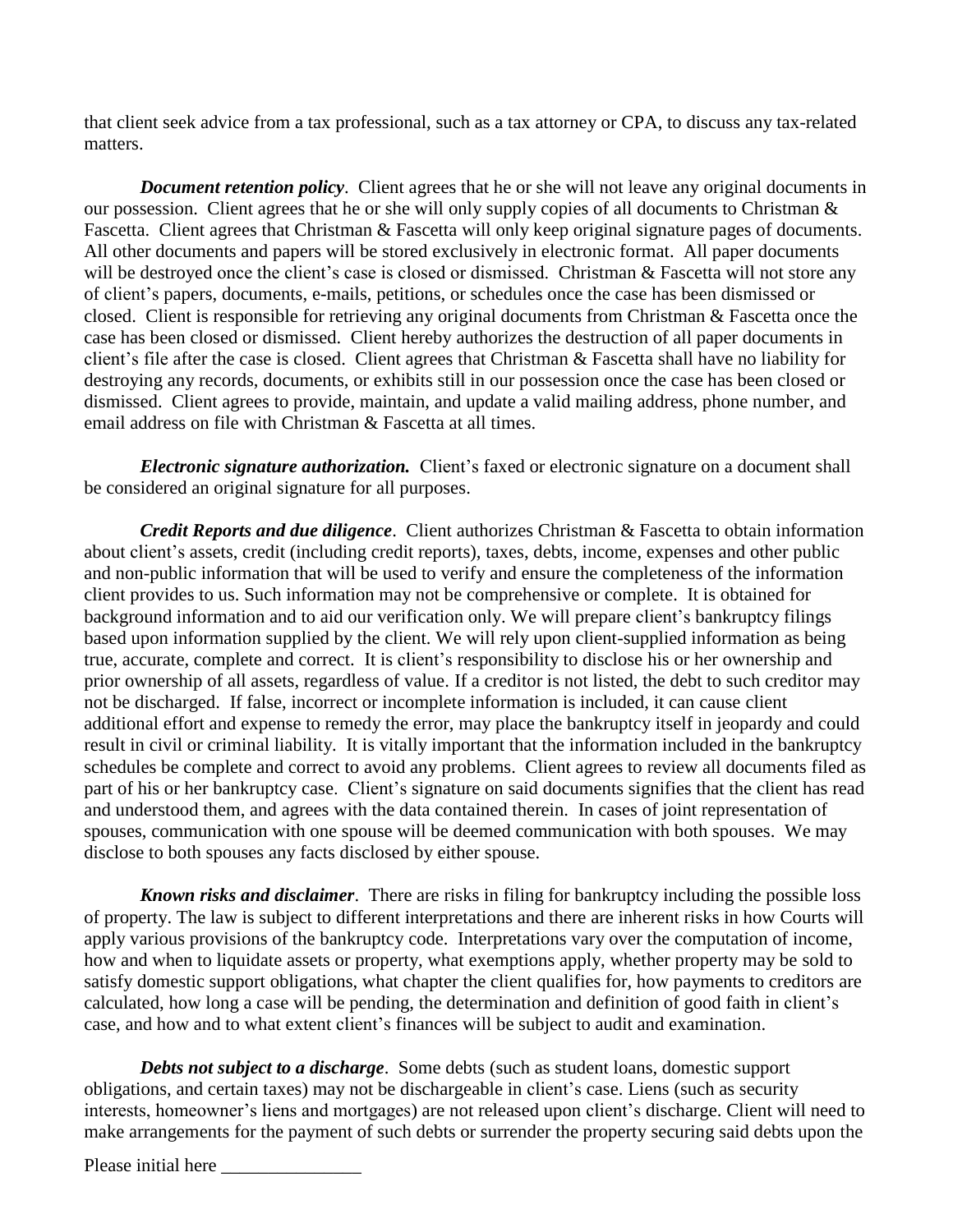conclusion of client's case. Post-petition homeowner's and condominium association charges are not discharged. Notwithstanding a discharge, client will still remain personally liable on the mortgage or note for any long-term secured debt where the collateral for the loan is not surrendered. Client has been advised to close or draw down any financial account which is maintained with an entity to whom client owes money.

*Routine payments must be paid on time for certain debts*. Client must file all tax returns on time and pay all taxes incurred after the date of filing. Client's case may be dismissed and/or the stay lifted, and creditors may begin foreclosure on client's property for failing to send a payment on time, in full, for regular monthly payments for any mortgage, auto loan, any secured creditor, any lease, any taxing authority, the trustee, or any creditor to be paid outside the plan.

**The following section only applies to Chapter 13 cases:** If client is going to keep a house or car which is subject to a loan balance, client must pay his or her next regularly scheduled payment after his or her case has been filed. Any missed payments (prior to filing for bankruptcy) may be repaid inside of the Chapter 13 plan. However, post-bankruptcy-filing payments must be made timely by the client. For any loans secured by assets (assuming that the client wishes to keep said asset), client acknowledges that regular payments to any and all secured creditors must resume after a bankruptcy petition has been filed. Examples of said payments include mortgage payments, homeowner's or condominium fees, and auto loans. If you fail to make these payments outside the plan, the Court may dismiss client's case and creditors may sue client or repossess or foreclose on client's property.

Client must pay the Trustee a monthly Chapter 13 Plan payment once client's case is filed. Your first plan payment is due 30 days after the filing of client's case. Do not wait for a special payment notification from the Court or the Trustee. Additionally, do not wait for the Trustee to take client's Chapter 13 Plan payments out of client's paycheck.

Once your Chapter 13 Plan is approved, the Court will require that your payment be made through a payroll deduction from your paycheck.

*The following section only applies to Chapter 7 cases:* If client is going to keep a house or car which is subject to a loan balance, client must pay his or her next regularly scheduled payment after his or her case has been filed. For any loans secured by assets (assuming that the client wishes to keep said asset), client acknowledges that regular payments to any and all secured creditors must resume after a bankruptcy petition has been filed. Examples of said payments include mortgage payments, homeowner's or condominium fees, and auto loans. If client fails to make these payments, the Court may dismiss client's case and creditors may sue client or repossess or foreclose on client's property. If client is behind on any loans secured by an asset, such as a car or a house, the creditor will foreclose or repossess said asset even though client has filed for Chapter 7 bankruptcy relief. If client is behind on mortgage payments or car payments, a Chapter 13 will allow client to catch up on said payments through a Chapter 13 repayment plan.

I have read the above "ADDENDUM" and agree to fully comply with its terms. I understand that the ADDENDUM forms part of the Flat Fee Agreement and Hourly Fee Provisions with my attorney.

**Date: \_\_\_\_\_\_\_\_\_\_\_\_\_\_\_\_ \_\_\_\_\_\_\_\_\_\_\_\_\_\_\_\_\_\_\_\_\_\_\_\_\_\_\_\_\_\_\_\_\_\_\_\_\_\_\_\_\_\_\_\_\_**